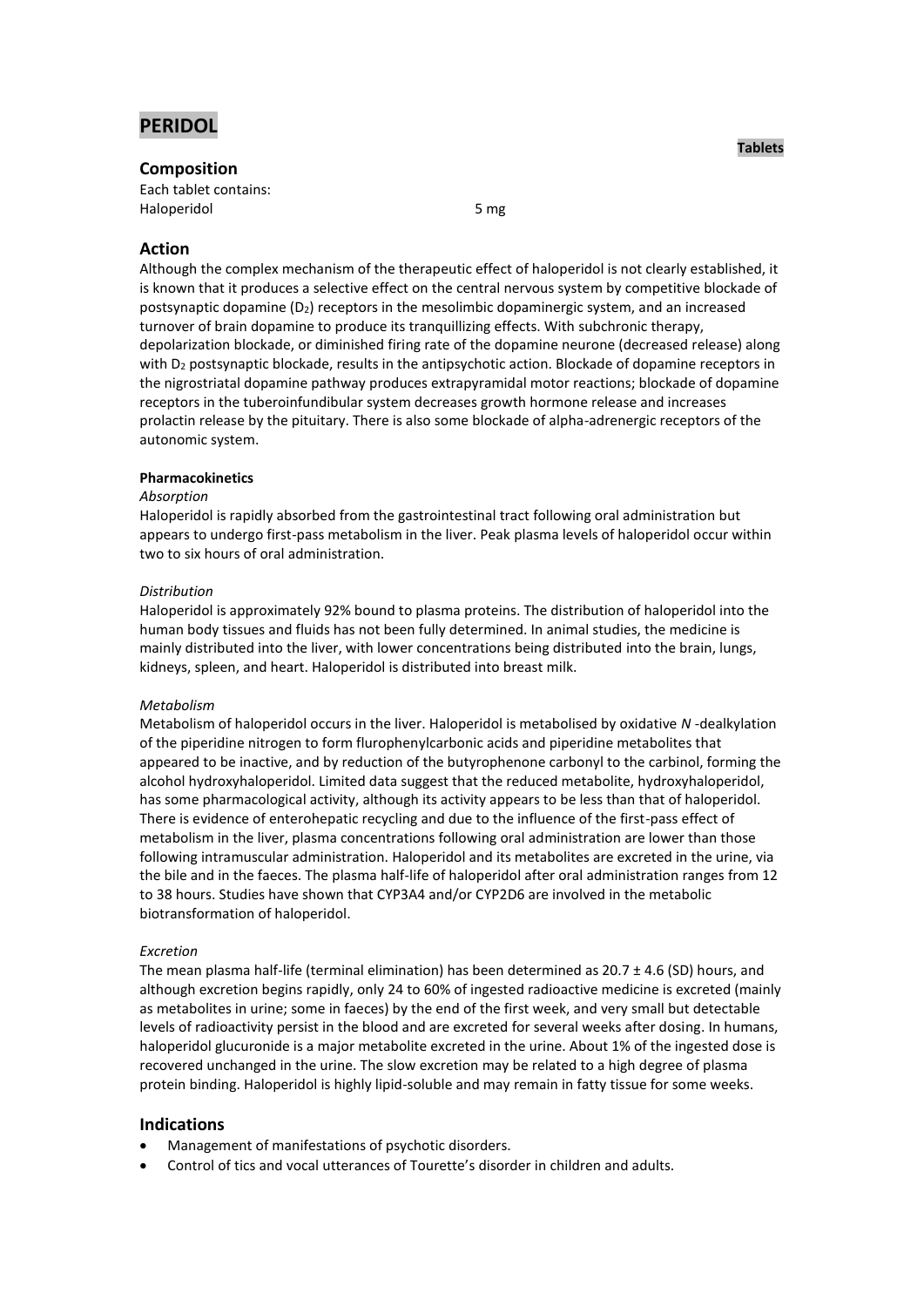# **Contraindications**

- Known hypersensitivity to the drug.
- Patients with severe depression.
- Comatose states
- CNS depression due to alcohol or other CNS depressants.
- Parkinsonism.
- Lesion of the basal ganglia.

# **Warnings**

Lethargy and decreased sensation of thirst due to central inhibition may lead to dehydration, hemoconcentration and reduction in pulmonary ventilation, especially in elderly patients. If these symptoms appear, remedial therapy should be instituted promptly.

Ambulatory patients should be warned accordingly.

This medication should be used with caution when the following medical problems exist acute drug induced CNS depression, epilepsy, predisposition to glaucoma, hepatic function impairment, hyperthyroidism, thyrotoxicosis, pulmonary insufficiency, renal insufficiency, urinary retention, allergy, history of allergic reaction to drugs.

Some degree of sedation or impairment of alertness may occur, particularly with higher doses and at the start of treatment, and may be potentiated by alcohol.

Therefore, patients should be advised against engaging in potentially hazardous activities requiring mental alertness, such as driving a car or operating machinery, until their susceptibility has been determined.

Hyperpyrexia and heat stroke have been reported with Haloperidol.

# **Pregnancy**

# *Category C*

Animal reproduction studies have shown an adverse effect on the fetus and there are no adequate and well-controlled studies in humans, but potential benefits may warrant use of the drug in pregnant women despite potential risks.

# **Nursing Mothers**

Haloperidol is excreted in breast milk and is not recommended during breastfeeding. Therefore, if the use of the drug is considered essential, nursing should be discontinued.

# **Paediatric Use**

Haloperidol is not intended for use in children under 3 years of age.

# **Adverse Reactions**

Neurological effects, especially extrapyramidal syndromes, are the most common. Where high dosage treatment is used, extrapyramidal side effects may be encountered at an early stage in the form of dystonic reactions or motor restlessness (akathisia).

Additional CNS disorders reported are insomnia, restlessness, anxiety, and neuroleptic malignant syndrome.

Prolonged therapy may lead to deposition of pigment in the skin, or more frequently the eyes. Corneal and lens opacities have been observed.

# **Endocrine disorders**

Weight gain, lactation, breast engorgement, nastalgia, menstrual irregularities, amenorrhoea, gynecomastia, galactorrhoea, and impotence, inhibition of ejaculation, increased libido, hyperglycemia, hypoglycemia, and hyponatremia.

### **Dermatologic reactions**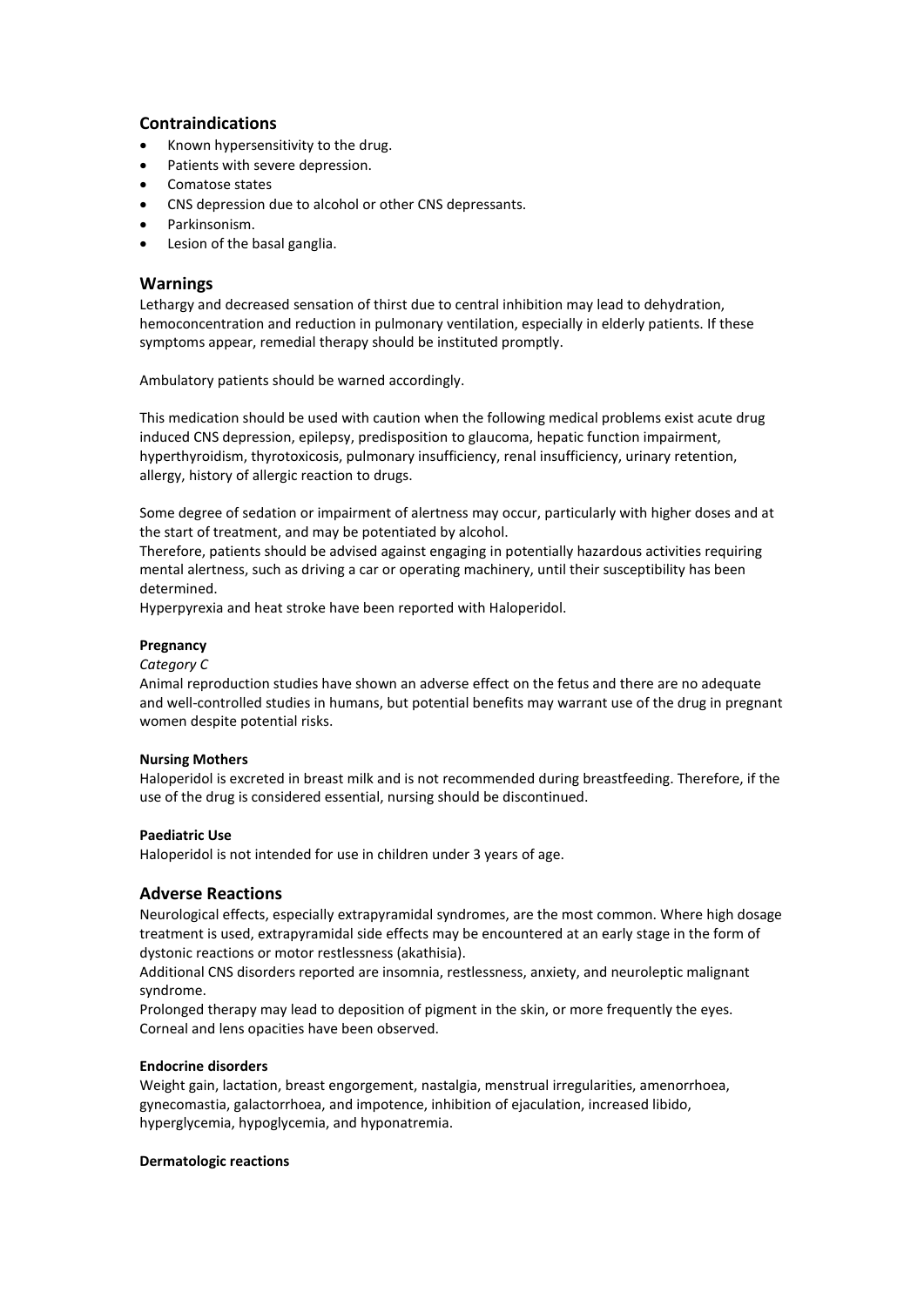Urticaria, exfoliative dermatitis, erythema multiforme, contact sensitivity, maculopapular, and acneiform skin reactions and isolated cases of photosensitivity and loss of hair. A syndrome resembling systemic lupus erythematosus has been reported.

### **Gastro-intestinal effects**

Anorexia, constipation, diarrhoea, hypersalivation, dyspepsia, nausea, and vomiting.

# **Respiratory effects**

Laryngospasm, bronchospasm, and increased depth of respiration.

## **Cardiovascular effects**

Tachycardia, hypotension, hypertension, and ECG changes, particularly Q and T-wave abnormalities, cardiac arrhythmias.

## **Anti-muscarinic action**

Dry mouth, blurred vision, mydriasis, and urinary retention. Diaphoresis.

Various hematological disorders including haemolytic anaemia, aplastic anaemia, thrombocytopenic purpura and a potentially fatal agranulocytosis have been reported less frequently. Agranulocytosis may occur 4 to 10 weeks after starting treatment. Symptoms such as sore throat and fever should be monitored and white cell counts instituted should these symptoms appear.

## **Withdrawal emergent neurological signs**

Some patients on maintenance treatment experience transient dyskinetic signs after abrupt withdrawal.

Other effects include delirium, agitation, and, less frequently, catatonic-like states, insomnia, depression, miosis, EEG changes, convulsions, nasal congestion, and minor abnormalities of liver function tests, and priapism.

# **Precautions**

Since haloperidol is metabolised by the liver, caution is advised in patients with liver disease. It has been reported that seizures can be triggered by haloperidol in known epileptics who were previously controlled. Caution is also advised in conditions predisposing to epilepsy (e.g. alcohol withdrawal and brain damage) or other types of convulsions. Severe neurotoxicity (rigidity, inability to walk or talk) may occur in patients with thyrotoxicosis who are also receiving antipsychotic medication including haloperidol. Therefore, it should only be used with great caution in patients with hyperthyroidism.

In schizophrenia, the response to antipsychotic drug treatment may be delayed. Also, if drugs are withdrawn, recurrence of symptoms may not become apparent for several weeks or months. Acute withdrawal symptoms including nausea, vomiting and insomnia have been described on rare occasions following abrupt cessation of high doses of antipsychotic drugs. Relapse may also occur. Therefore, gradual withdrawal is recommended.

As with all antipsychotic agents, haloperidol should not be used alone where depression is predominant. It may be combined with antidepressants to treat those conditions in which depression and psychosis coexist.

If concomitant antiparkinson, is required, it may have to be continued after stopping Peridol (if its excretion is faster than that of haloperidol), in order to avoid the development or aggravation of extrapyramidal symptoms. Physicians should keep in mind the possible increase in intraocular pressure when anticholinergic drugs, including antiparkinson agents, are administered concomitantly with haloperidol.

Haloperidol should be administered cautiously to patients with severe cardiovascular disorders, because of the possibility of transient hypotension and/or precipitation of anginal pain. Such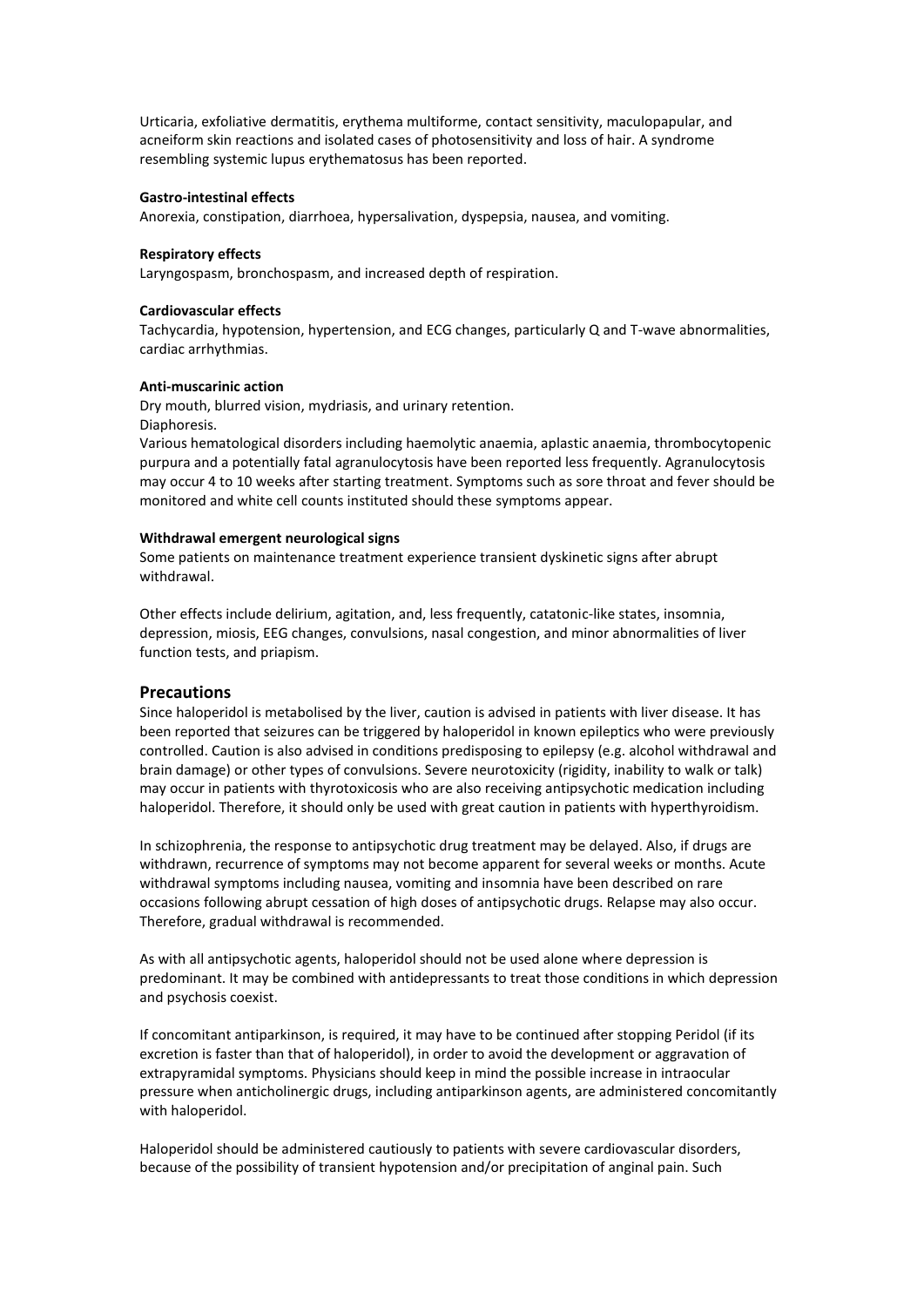hypotension should not be treated with epinephrine, since haloperidol may block its vasopressor activity and a paradoxical further lowering of the blood pressure may occur.

Neuroleptic drugs elevate prolactin levels. This elevation persists during chronic administration. Haloperidol should be administered cautiously to patients with previously detected breast cancer. Although disturbances such as galactorrhoea, amenorrhea, gynecomastia and impotence have been reported, the clinical significance of elevated serum prolactin level is unknown for most patients.

### **Drug Interactions**

# *Haloperidol/ Alcohol*

Concurrent use may potentiate alcohol intoxication and cause severe hypotension.

#### *Haloperidol/ Amphetamines*

Effects of amphetamines may be reduced when used concurrently.

#### *Haloperidol/ Anticholinergics*

Physicians should keep in mind the possible increase in intraocular pressure when anticholinergic drugs, including antiparkinsonism agents, are administered concomitantly with haloperidol.

#### *Haloperidol/ Anticoagulants*

Concurrent use of anticonvulsants, including barbiturates, may cause a change in the pattern of epileptiform seizures. Dosage adjustment of the anticonvulsant may be necessary. : Rtentiation of anticonvulsant activity does not occur.

#### *Haloperidol/ Antihypertensives*

Concurrent use may cause excessive hypotension.

### *Haloperidol/ Antimuscarinics*

Antimuscarinics are sometimes administered concurrently for brief periods to control extrapyramidal effects resulting from haloperidol therapy. However, concurrent use may cause increased intraocular pressure, and may also inhibit the therapeutic effect of haloperidol in schizophrenic patients.

*Haloperidol CNS Depressants (including alcohol, hypontics, sedatives and strong analgesics).* Concurrent use may potentiate the depressant activity.

### *Haloperidol/ Epinephrine*

α- adrenergic effects of epinephrine may be blocked, allowing ß- adrenergic effects to predominate when used concurrently with haloperidol, resulting in severe hypotension, Phenylephrine and norepinephrine (levarterenol) have been successfully substituted for epinephrine.

#### *Haloperidol/ Lithium*

Concurrent use with haloperidol may cause irreversible neurological toxicity. Patients should be monitored closely for early evidence.

### *Haloperidol/ Levodopa*

Haloperidol may impair the antiparkinson effect of levodopa.

### *Haloperidol/ Carbamazepine*

When prolonged carbamazepine treatment is added to haloperidol therapy, a significant reduction of haloperidol plasma levels is achieved. Therefore, during combination treatment, the haloperidol dose should be adjusted, when necessary. After stopping carbamazepine, it may be necessary to reduce the dosage of haloperidol.

#### *Haloperidol/ Phenindione*

Antagonism of the effect of the anticoagulant phenindione has been reported.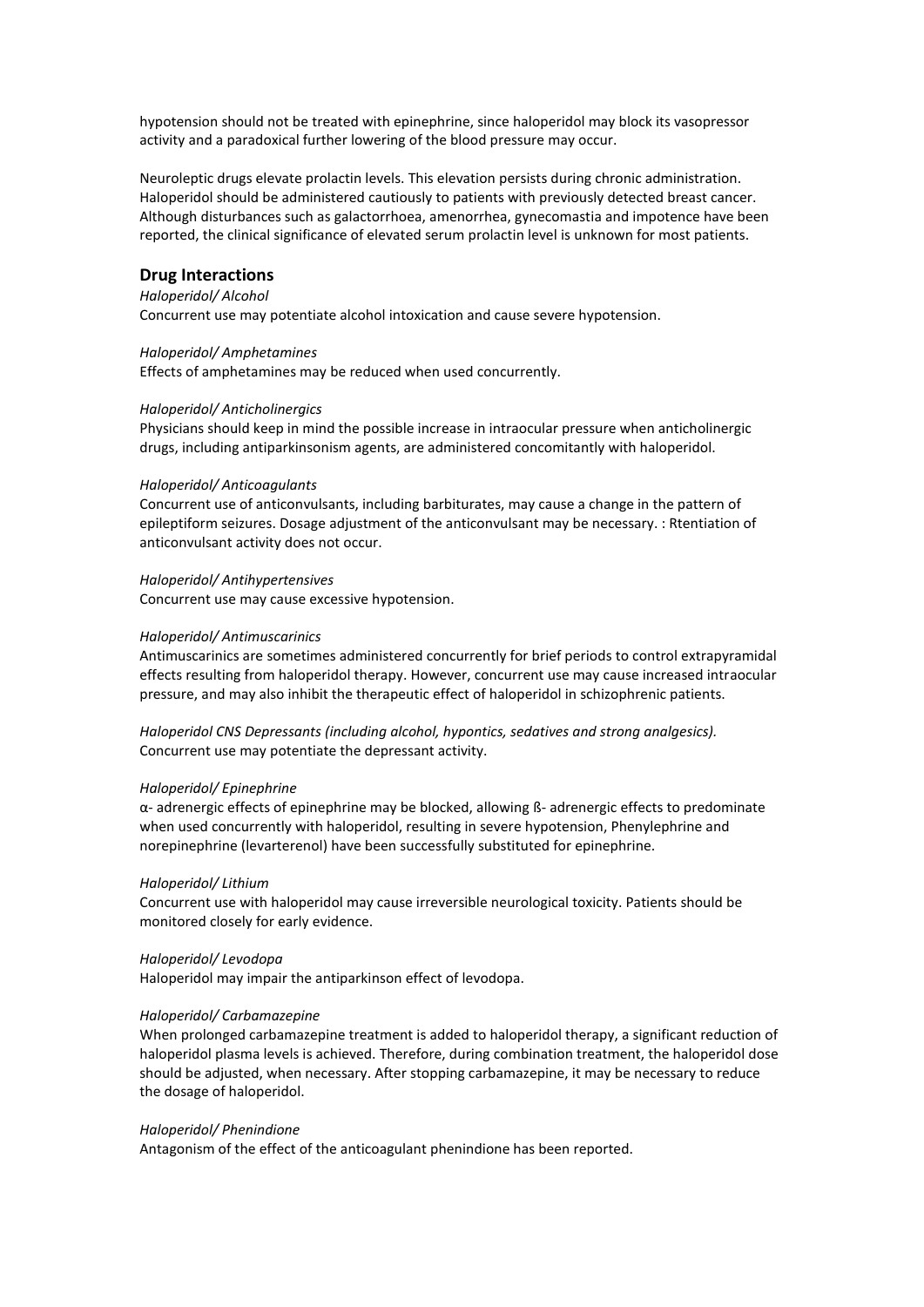## *Haloperidol/ Methyldopa*

Methyldopa may potentiate the antipsychotic effects of haloperidol or the combination may produce psychosis.

### *Haloperidol/ Tricyclic Antidepressants*

Serum concentrations may be increased by the administration of haloperidol.

# **Dosage and Administration**

There is a considerable variation from patient to patient for medication required for treatment. As with all antipsychotic drugs, dosage should be individualized according to the needs and response of the individual patient. When initiating treatment, consideration should be given to the following factors age of the patient, severity of the disease, history of response to other antipsychotic drugs, concomitant medication or disease state.

# **Peridol tablets**

The recommended initial dose in adults administered 2 or 3 times daily is as follows:

| Moderate symptomatology           | $0.5 - 2$ mg |
|-----------------------------------|--------------|
| Severe symptomatology             | $3-5$ mg     |
| Geriatric or debilitated patients | $0.5 - 2$ mg |
| Chronic or resistant patients     | $3-5$ mg     |

Patients who remain severely disturbed or inadequately controlled may require dosage adjustment. Daily doses up to 100 mg may be necessary in some cases to achieve an optimal response.

In children 3-12 years of age (4-15) kg. Body weight), the initial dosage is 0.5 mg/day.

## **Maintenance dosage**

0,025 - 0,05 mg per kg body weight per day in two to three divided doses. The daily dosage may be increased as needed and tolerated, by 0,5 mg increments at five to seven day intervals up to a maximum of 0,150 mg per kg body weight per day.

# **Over Dosage**

# **Manifestations**

The manifestations of over dosage are an exaggeration of the known pharmacological effects and adverse reactions. The most prominent symptoms are severe extrapyramidal reactions, hypotension and sedation. An extrapyramidal reaction is manifested by muscular rigidity and a generalized or localized tremor, Hypertension, rather than hypotension is also possible. In extreme cases, Patients appear comatose, with respiratory depression and hypotension that could be severe enough to produce a shock-like state. The risk of ventricular arrhythmias, possibly associated with QT-Prolongation, should be considered.

# **Treatment**

There is no specific antidote for haloperidol over dosage. Treatment is largely supportive, but gastric lavage or induction of emesis is recommended in case of oral Haloperidol (unless the patient is bounded, comatose or convulsing), followed by administration of activated charcoal.

For comatose patients, a patent airway should be established by use of an oropharyngeal airway or endotracheal tube. Respiratory depression may necessitate artificial respiration. ECG and vital signs should be monitored, and monitoring should continue until the ECG normal. Severe arrhythmias should be treated with appropriate antiarrhythmic measures.

Hypotension and circulatory collapse may be counteracted by use of intravenous fluids, plasma, or concentrated albumin and vasopressor agents such as dopamine or noradrenaline. Adrenaline should not be used, since it might cause profound hypotension in the presence of haloperidol.

In cases of severe extrapyramidal reactions, antiparkinson medication (e.g. benztropine mesylate 1-2 mg I.M. or I.V.) should be administered.